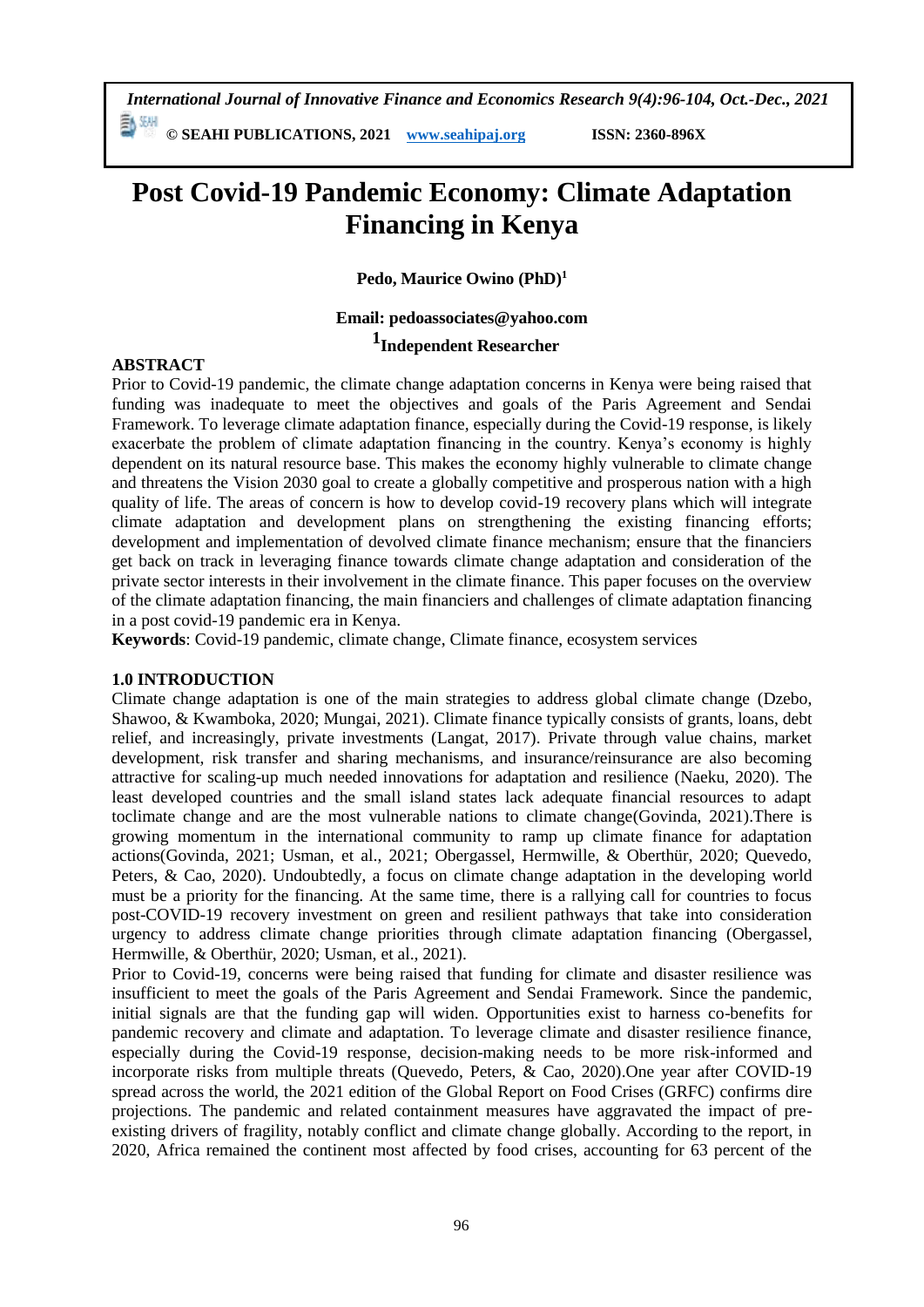global total number of people in Crisis or worse (IPC/CH Phase 3 or above) or equivalent, up from 54 percent in 2019.

According to Quevedo, Peters and Cao (2020) on the trend and signals in relation to the impact of Covid-19 on climate change and disaster resilience funding, noted that the impact of Covid-19 on donor countries' economies is expected to lead to a fall in climate financing in absolute terms due to the depth of the crisis and the economic recession it has triggered. The effects of the Covid-19 pandemic are crippling economies, inverting development trajectories and stunting economic growth. For example, the donor budgets could rise to meet the needs created by the Covid-19 pandemic; budgets could hold steady at recent levels despite the global slowdown in economic growth; budgets could decline in line with contracting donor economies. It should be noted that donor countries have to get back on track in leveraging finance towards climate change adaptation and disaster risk reduction and ring-fence such commitments, including those within the 0.7% gross national income targets(Obergassel, Hermwille, & Oberthür, 2020).

The pandemic (COVID-19) has also indicated the importance of focusing on climate change (Usman, et al., 2021). The surprising COVID-19 epidemic has demonstrated how the problems of the human race are linked with each other. As per the recent SDGs (Sustainable Development Goals) statement, climate change is the most crucial and serious matter on the 2030 agenda because it could bring future catastrophic incidents and can have irreversible effects. One key challenge to climate change adaptation is financing. Lack of finance is one of the main factors behind slow economic growth in developing countries (Govinda, 2021). While many developing countries are striving to get the necessary funding for their basic infrastructural and human needs, how can they afford climateresilient infrastructure, which requires higher upfront investment a post-covid 19 pandemic era? This implies that developing countries need the increased financial resources for climate change adaptation to come through additional funding (in addition to the traditional overseas development assistance).This paper focuses on the overview of the climate adaptation financing, the main financiers and challenges of climate adaptation financing in a post covid-19 pandemic era in Kenya.

#### **2.0 Global Perspective on Climate Adaptation Financing**

Numerous actors play a role in providing finance for adaptation, ranging from national and international to public and private institutions. Public climate finance providers include donor governments and agencies, multilateral climate funds and development finance institutions (DFIs). The latter essentially comprise the MDBs, further national and regional development banks (e.g. the members of IDFC) and other financial institutions. National governments can themselves raise and provide financing for adaptation, both on the national and the sub-national levels, e.g. through legislative action or through allocating budget to specific instruments such as national climate funds. The private sector includes project developers, corporate actors, households, commercial financial institutions and more. The nationally determined contributions (NDCs), which set out individual countries' efforts to help meet the goals of the Paris Agreement, clearly reiterate the importance of adaptation. The Tool for Assessing Adaptation in NDCs (TAAN) provides concrete numbers in that regard: In 2018, 131 NDCs (75% of all countries who submitted NDCs) referred to adaptation. Besides the NDCs, national adaptation plans (NAPs) constitute another key mechanism under the UNFCCC that enables countries to identify medium- and long-term adaptation needs and to develop and implement strategies or programmes to that end. Moreover, national adaptation programmes of action (NAPAs) provide an instrument for least developed countries (LDCs) to identify priority activities that respond to their urgent and immediate needs with regard to adaptation to climate change. Successful implementation of adaptation activities for example in the context of NDCs, NAPs and NAPAs necessitates finance from various sources, including the private sector (IISD and GIZ, 2017). Especially developing countries require significant amounts of finance to help them adapt to the changing climate and follow a path of low-carbon and climate resilient development.

According to UN Environment ́s Adaptation Finance Gap Report (UNEP, 2016), USD 140 billion to USD 300 billion annually may be required for adaptation in developing countries alone by 2030. These finance needs could reach USD 280 billion and USD 500 billion by 2050 (UNEP, 2016). Yet, finance for adaptation constitutes only a fraction of overall global climate finance according to current estimates. The UNFCCC Standing Committee on Finance's 2018 Biennial Assessment states that climate finance flows in 2015–2016 increased by 17 per cent since 2013–2014, reaching totals of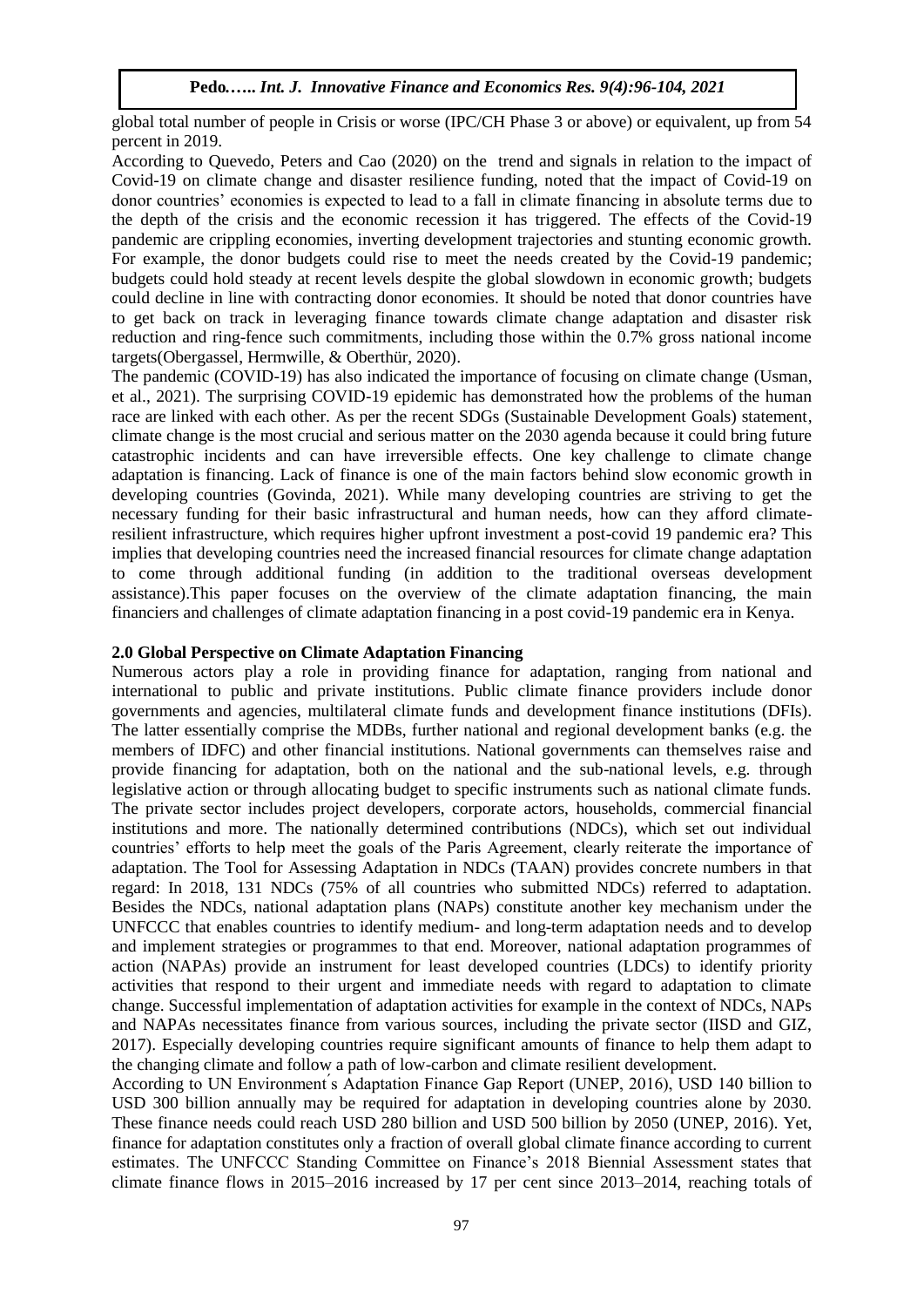USD 680 billion in 2015 and USD 681 billion in 2016. However, finance for adaptation still falls short of mitigation finance, as seen for example when looking at the public funding provided by developed countries to developing countries through bilateral, regional and other channels. While approx. USD 24 billion have been dedicated to mitigation in 2016, adaptation finance from these sources only amounted to approx. USD 5.15 billion. Another source of information regarding the measurement of global climate finance flows are the Climate Policy Initiative's (CPI) Finance Landscape Reports (CPI, 2018 b) – notably, they indicate slightly different numbers than the UNFCCC 2018 Biennial Assessment due to differences in measurement methods. According to CPI, the annual average over the 2015-2016 period is estimated at USD 463 billion, with adaptation flows accounting for only USD 22 billion per year in the 2015-2016 period (CPI, 2018 b).

# **3.0 Climate Adaptation Financing in Kenya**

According to the UN Environment Programme's [Adaptation Gap Report 2020,](https://www.unep.org/resources/adaptation-gap-report-2020) adaptation cost is expected to be \$140 - \$300 billion annually by 2030.The growing commitment to adaptation by the international financing institutions could play a crucial role in helping developing countries attract private capital. For example, the African Development Bank recently launched the [Africa Adaptation](https://unfccc.int/news/global-calls-for-massive-scale-up-of-climate-adaptation-in-africa)  [Acceleration Program \(AAAP\)](https://unfccc.int/news/global-calls-for-massive-scale-up-of-climate-adaptation-in-africa) to mobilize \$25 billion to scale up and accelerate climate change adaptation actions across Africa. The funds can be deployed to help governments unlock and enable private capital by addressing institutional, policy, and investment barriers. Climate Finance is critical to Kenya's full realization of the policy goals as set out in the Sustainable Development Goals (SDGs), the 2015 Paris Agreement and the African Union Agenda 2063. For developing countries, such as Kenya, where impacts of climate change are severe, climate finance remains critical to catalyse actions through mitigation and adaptation. Kenya is one of the most vulnerable countries in Africa, experiencing vast, interlinked and widely documented impacts of climate change. The country has low but growing levels of greenhouse gas emissions, although Africa only produces 5% of global emissions. An effective response to the challenge of climate change requires robust financial mechanisms that include systems, initiatives and programmes supporting mitigation and adaptation measures. As global implementation of climate policy progresses under the Paris Agreement, there has been an increased realization that developing African countries, such as Kenya, will require effective and enabling financial and technical support

While climate change mitigation has attracted diverse options such as carbon taxes, carbon offsets, payments for ecosystem services, and 'cap and trade,' financing for adaptation is still very limited. The current [global architecture for climate finance,](https://www.marketlinks.org/blogs/introduction-climate-finance) with the Global Environment Facility and Green Climate Fund at the core, can play a major role in mobilizing the financing to meet the resources needed for adaptation. In accordance with the obligations to the UN Framework Convention on Climate Change, Kenya being one of the developing countries have identified and established her [National Adaptation Plan \(NAPs\)](https://www4.unfccc.int/sites/NAPC/News/Pages/national_adaptation_plans.aspx) (GoK, 2018). Priority areas identified for action in these plans include agriculture, water resources management, disaster risk management, climate information services, sustainable land and forest management, urban development and infrastructure, energy, health, and coastal zone management. Specific actions for adaptation and resilience include "climate proofing" major components of the economy and sustainable development, protecting livelihoods and enhancing adaptive capacity, achieving and safeguarding food and water security, enhancing ecosystem structures and functions, and supporting and enhancing human health and safety.

Kenya has established various innovative projects financed from [climate change adaptation](https://www.thegef.org/publications/financing-adaptation-climate-change-gef)  [funds](https://www.thegef.org/publications/financing-adaptation-climate-change-gef) hosted by the Global Environment Facility: the Least Developed Countries Fund (LDCF), which supports urgent, medium and long-term adaptation needs in least developed countries (LDCs), and the Special Climate Change Fund (SCCF), accessible by all developing countries. The GEF financing supports priorities ranging from integration of appropriate adaptation measures into development plans and policies at multiple scales, to introduction of climate-resilient management practices across urban, production, and natural landscapes. Although some of the achievements have been possible, much more needs to be done to scale-up adaptation in the country. Significant levels of financing are needed to address the most pressing and urgent needs in the country. Mobilizing the financing needed has been an important aspect of the evolving [national discourse](https://link.springer.com/article/10.1007%2Fs10584-019-02563-x) on climate adaptation finance (Dzebo, Shawoo, & Kwamboka, 2020).

Over the past decade, Kenya, like the rest of the world, has been and continues to experience impacts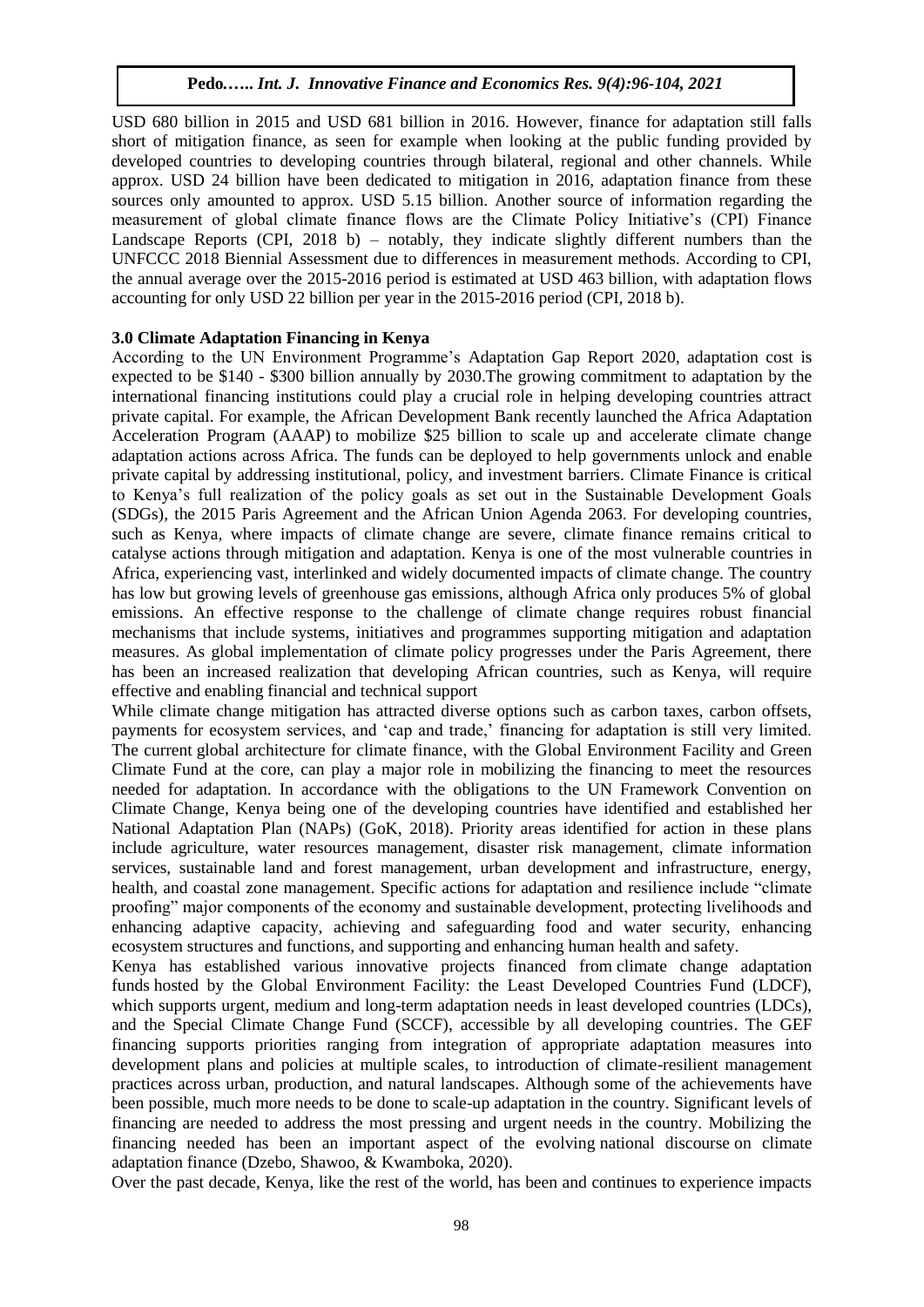of climate change which is estimated to negatively impact 3 - 5% of the GDP annually. Besides Covid-19, climate change is the major existential threat of our time, with impacts already being felt on all facets of our lives including the environment, economy, health, water supply, finance, security and agriculture ( GoK, 2021).

Kenya is most vulnerable to climate change since the key drivers of the economy such as agriculture, livestock, tourism, forestry, transport and fisheries, are climate-sensitive (Govinda, 2021; Dzebo, Shawoo, & Kwamboka, 2020). This scenario has made the country highly vulnerable to the impacts of climate change. As a result, the country has developed climate action project vehicle to mobilize climate finance funds through the Financing Locally-Led Climate Action (FLLoCA) Program. The program aims at strengthening local resilience to the impact of climate change, natural hazards, and other shocks/stressors by building capacity to plan, implement and monitor resilience investments in partnership with county governments and communities. The program focuses on capitalizing the National and County Climate Change Funds; building county level capacity for planning, budgeting, reporting and implementation of local climate actions in partnership with communities and strengthening of national level capacity for coordination, monitoring and reporting. The World Bank ( 2021) being part of the financiers for the program is the largest source of climate finance among the Multilateral Development Banks for developing economies and for adaptation finance , with 30 percent of the WBG financing (US\$17.8 billion) being climate change-related in 2019. Combined with climate finance from trust funds, the WBG contributed US\$18.8 billion in total climate finance alone. The WBG also remains the largest source of adaptation finance among the multilateral development banks, accounting for 52 percent of the total adaptation finance flow.

According to Government of Kenya (2021) , the implementation and delivery of the FLLoCA Program components and objectives heavily rely on continuous consultation to strengthening stakeholder engagements at the community, counties, national and the international levels. At the same time, the access, management and dissemination of knowledge and information play a crucial role across these levels for informed decision-making processes, access to locally appropriate information and communication for effective climate change responses.

# **4.0 Literature Review**

The novel coronavirus has been declared a pandemic by the World Health Organization after spreading to most parts of the globe. Whereas the influenza virus shows some alteration with seasons, it is unknown if COVID-19 has any seasonal influence (Bukhari et al. [2020\)](https://link.springer.com/article/10.1007/s11356-021-14088-x#ref-CR15). According to the World Health Organization, the pandemic could even affect tropical countries that have scorching temperatures (Acosta et al. [2020\)](https://link.springer.com/article/10.1007/s11356-021-14088-x#ref-CR1). Alternatively, several other theories have also been presented regarding the effects that will cause a change in the widespread COVID-19. Some other viruses of the same family (respiratory syndrome viruses) are unlikely to survive in hot, humid, and warm climates. Therefore, scientists had believed that the virus (COVID-19) would not last until June-July or August (Khan et al. [2020\)](https://link.springer.com/article/10.1007/s11356-021-14088-x#ref-CR35).

Extreme weather combined with COVID-19 in a double blow for millions of people in 2020. However, the pandemic-related economic slowdown failed to put a brake on climate change drivers and accelerating impacts, according to a new [report on the State of the Global Climate](https://library.wmo.int/index.php?lvl=notice_display&id=21880#.YHg0ABMzZR0)  [\(2020\)c](https://library.wmo.int/index.php?lvl=notice_display&id=21880#.YHg0ABMzZR0)ompiled by the World Meteorological Organization (WMO) documents indicators of the climate system, including greenhouse gas concentrations, increasing land and ocean temperatures, sea level rise, melting ice and glacier retreat and extreme weather. It also highlights impacts on socioeconomic development, migration and displacement, food security and land and marine ecosystems.2020 was one of the three warmest years on record, despite a cooling La Niña event. The global average temperature was about 1.2° Celsius above the pre-industrial (1850-1900) level. The six years since 2015 have been the warmest on record. 2011-2020 was the warmest decade on record.

The growing rate of COVID-19 around the world is negatively related to warm and humid seasons. Transmission of the virus from one person to another is affected by temperature. Moreover, Pakistan, a tropical country, found fewer COVID-19-positive cases than the cold and dry regions (Bukhari et al. [2020\)](https://link.springer.com/article/10.1007/s11356-021-14088-x#ref-CR15). It is also under consideration that high temperature kills most viruses, but few claims are being made regarding no effect or, in relation to warm and humid temperatures, to the multiplication of the virus (Khan et al. [2020\)](https://link.springer.com/article/10.1007/s11356-021-14088-x#ref-CR35). While the spread of the virus may be slowed down because of warm weather, it is not sufficient to depend on climate change alone (Brassey et al. [2020\)](https://link.springer.com/article/10.1007/s11356-021-14088-x#ref-CR13).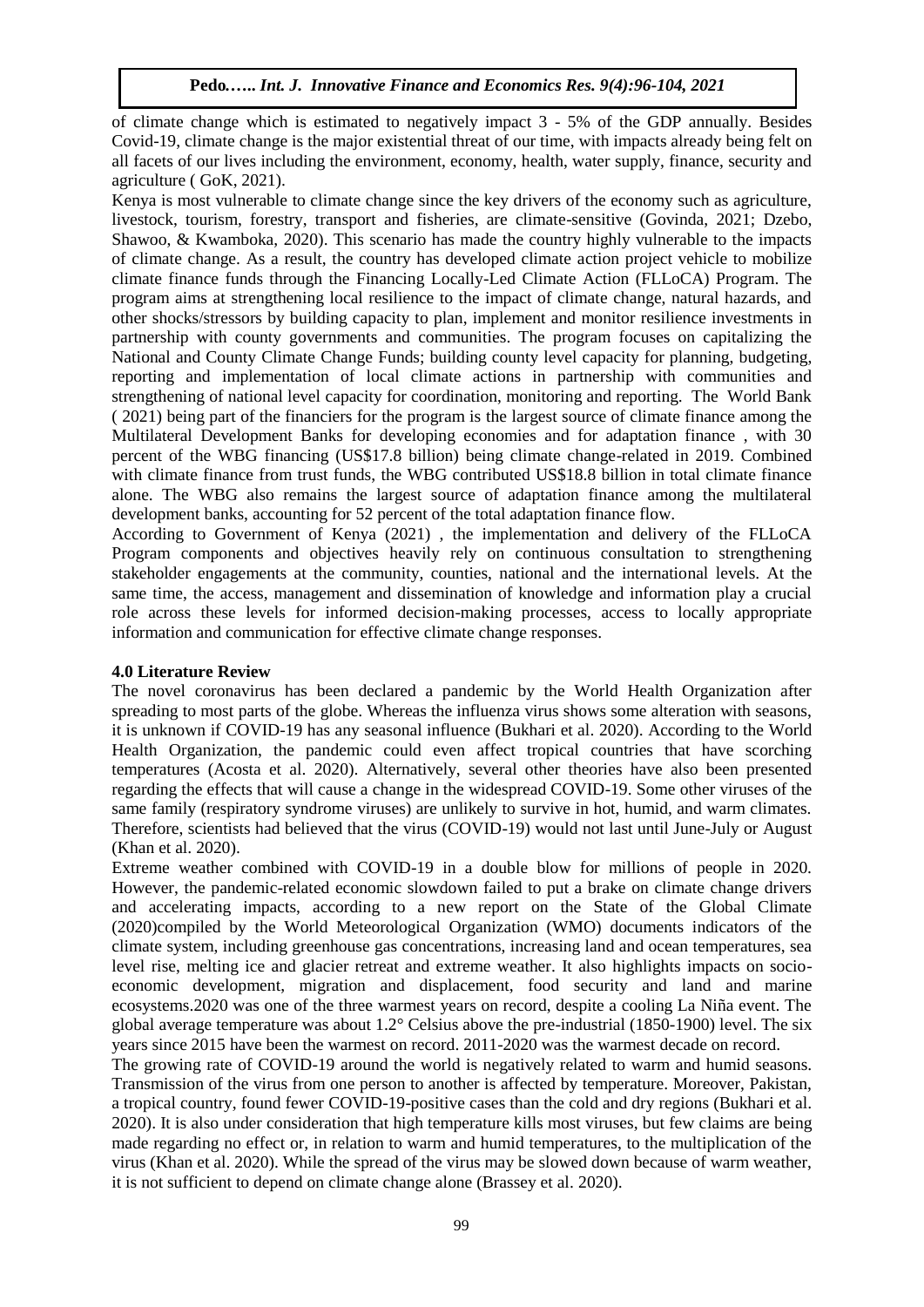Govinda (2021) indicates that climate change adaptation is one of the main strategies to address global climate change. The least developed countries and the small island states that lack financial resources to adapt to climate change are the most vulnerable nations to climate change. Although it would be more economical to adapt to climate change compared to the anticipated damage of not doing so, the demand for capital is estimated to range to hundreds of billions. The recent trends of climate finance indicate that much of the climate finance (more than 80%) committed to date has gone towards climate change mitigation activities (MDB, 2019). The smaller share of climate finance going towards adaptation can be attributed to two reasons. First, results from mitigation investment can be realized now; for example, investments in energy efficiency improvements offer immediate energy cost savings. On the other hand, the results of investment in climate change adaptation might be beneficial in the future but not necessarily immediately, although some investment benefits can be seen in the short-term as well.

Abraham and Fonta (2018) study examined the farmers' perceptions of their exposure to climate change in rural northern Nigeria. It also examines whether there is a significant relationship between the exposure of farmers to climate change and their need for financial access as an adaptation strategy. Descriptive analysis shows that rural farmers were affected by climate change through increased temperature, prolonged dry seasons, floods, and drought, which lead to low harvest and, in turn, low income. The study established an association between exposure to climate change and the need for finance, since those seeking credit to mitigate these impacts would be unable to do so due to financial exclusiveness.

The findings from Ochenje et al. [\(2016\)](https://jfin-swufe.springeropen.com/articles/10.1186/s40854-018-0094-0#ref-CR54), Munthali et al. [\(2016\)](https://jfin-swufe.springeropen.com/articles/10.1186/s40854-018-0094-0#ref-CR52), and Roco et al. [\(2015\)](https://jfin-swufe.springeropen.com/articles/10.1186/s40854-018-0094-0#ref-CR57) show that farmers' perceptions of how climate change affects their farming activities have a direct link with how they perceive the kind of adaptation they need. This deduction is also consistent with Elum et al. [\(2017\)](https://jfin-swufe.springeropen.com/articles/10.1186/s40854-018-0094-0#ref-CR32), who examined how farmers' perceptions of climate change formed their adaptation strategies. Analysis of the farmers' perceptions of climate change showed that most farmers indicated that they had experienced higher temperatures, drought, and lower crop yields attributable to changing weather conditions over time. Other studies also report similar findings. For instance, Arshad et al. [\(2016\)](https://jfin-swufe.springeropen.com/articles/10.1186/s40854-018-0094-0#ref-CR8) examined farmers' perceptions of climate change and the impact on farm productivity in rural Pakistan. Their study showed that farmers' adaptation strategies were highly influenced by the way they perceived the impact of climate change on the productivity of their farms. The increased need by farmers for extension services as well as financial services, they argued, were also found to be influenced by farmers' perceptions of climate change and its effects on their farm productivity.

#### **5.0 Financiers of Climate Adaptation in Kenya**

Multilateral climate funds play a vital role in using international public finance to stimulate investments shifts of other public and private finance institutions that are necessary to drive a broader economic and societal transformation. During the past two decades, the number of international funds providing climate finance has been constantly grown; with each new fund responding to needs that emerged at different times (WRI, 2017). Some of these include; Green Climate Fund (GCF). It is a country-driven projects in developing countries that create a 'paradigm shift' in both adaptation and mitigation projects, and to achieve a balance between the two (GCF). All developing country Parties to the Convention are eligible to receive resources from the GCF. The GCF gives recipient countries access to funding through accredited national, sub-national and regional implementing entities and intermediaries, but countries can also access funding through accredited international and regional entities. One of the Green Climate Fund's distinctive features is the provision for developing countries to access financial resources through national entities, meaning that climate finance can be channeled to the country directly (GCF, 2018).

Adaptation Fund (AF) is a climate adaptation and resilience activities through 'concrete' adaptation projects within all signatory developing countries, targeted precisely at those communities that are most vulnerable to climate change. (AF, 2018). The financing from the AF can be accessed via different channels, including through international and regional access (where implementing functions are performed by accredited international and regional entities) and direct access (where implementing functions are devolved to designated national bodies. The third financier is Least Developed Countries Fund (LDCF) which is a funding for the preparation and implementation of National Adaptation Programmes of Action (NAPAs) and National Adaptation Plans (NAPs) of Least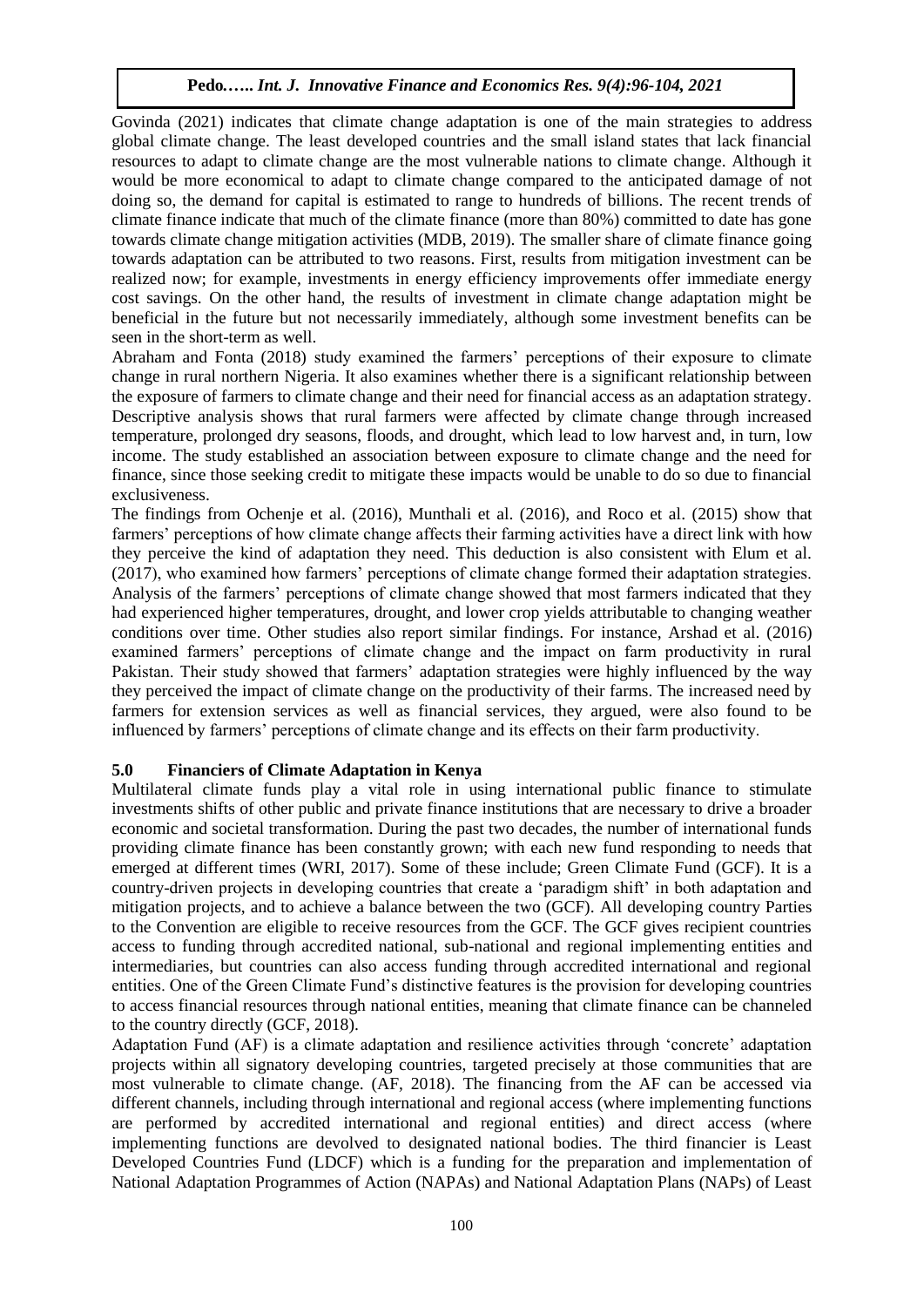Developed Countries (LDCs) under the UNFCCC. Usually, the LDCF is administered by the Global Environmental Facility (GEF). Before a LDCF Project Proponent can access financing for an adaptation project, a country NAPA must be completed and sent to the UNFCCC Secretariat for publication.

The fourth financier is Pilot Programme for Climate Resilience (PPCR) is a grant and loan financing of technical assistance and investments to support developing countries, especially small island developing states (SIDS) (PPCR).The World Bank serves as the Trustee and Administrating Unit of the PPCR. The World Bank Group, the African Development Bank, the Asian Development Bank, the European Development Bank, and the Inter-American Development Bank are the implementing agencies for PPCR investments. The Climate Investment Fund Administrative Units, through MDBs, inform prospective countries and invite expression of interest. Special Climate Change Fund (SCCF) is another MCF funding climate adaptation in the country. The funds are accessed by the country through the Global Environmental Facility (GEF). The access to finance under the SCCF follows a similar procedure as the LDCF.

The other group of financiers includes the Bilateral climate funds in which the developed countries can provide resources to finance adaptation actions in developing countries through a multitude of channels – inter alia through bilateral climate funds. These include; German International Climate Initiative (IKI). It finances climate and biodiversity projects in developing and newly industrializing countries, as well as in countries in transition (IKI,2018). It supports programmes carried out in partner countries by federal agencies, NGOs, business enterprises, universities and research institutes, and by international and multinational organizations and institutions, e.g. development banks and United Nations bodies and programmes (IKI, 2018). The second bilateral climate financier is UK International Climate Finance (UK-ICF).International Climate Finance is a UK government commitment to support developing countries to respond to the challenges and opportunities of climate change.

The third group of financiers include the Multilateral development banks (MDBs) which provide a mix of instruments including debt, equity, quasi-equity (or mezzanine finance), Islamic finance, localcurrency loans, guarantees and political-risk insurance. Most MDBs limit their participation in projects, companies and investment vehicles in order to encourage the participation of local and international co-investors and funders. On average, MDBs tend to focus on comparatively large deal sizes. Large companies in a growth phase, infrastructure projects, investment funds, financial institutions, and projects in the energy, financial-services or manufacturing sectors are attractive targets due to their ability to absorb large amounts of financing and their potential to have a positive impact on growth and development. Small-scale private-sector activities are often ineligible for MDB support (GIZ, 2018a). The MDBs include; World Bank Group (WBG) provides non-concessional as well as concessional lending and grants to governments in middle income countries and low-income countries. The International Finance Cooperation (IFC), the private-sector arm of the WBG, invests in companies, mobilizes capital for development and provides advisory services to companies, investors and governments (GIZ, 2018a).Asian Development Bank (ADB) is another MDN to climate finance to member countries through partial credit guarantees, technical assistance, equity investment, grants and loans.

African Development Bank (AfDB) has a private-sector arm with the rest of the organization providing developmental loans and grants to governments and state-owned entities (GIZ, 2018a). The AfDB established the ClimDev-Africa Special Fund ("CDSF" or the "Fund") and administers its resources for demand-led interventions. The fund supports operations in the following three main areas: Generation and wide dissemination of reliable and high quality climate information in Africa; Capacity enhancement of policy makers and policy support institutions to integrate climate change information into development programmes; and Implementation of pilot adaptation practices that demonstrate the value of mainstreaming climate information into development.

European Investment Bank (EIB) is a MDB involved in climate financing. The EIB counts with a private-sector arm, whereas the remaining funds go to governments and state owned entities in form of developmental loans and grants (GIZ, 2018a).The EIB's 2015 Climate Strategy is structured around three strategic action areas that serve as guiding orientations for the Bank's climate action: reinforcing the impact of EIB climate financing, increasing resilience to climate change, and further integrating climate change considerations across all of the Bank's standards, methods and processes.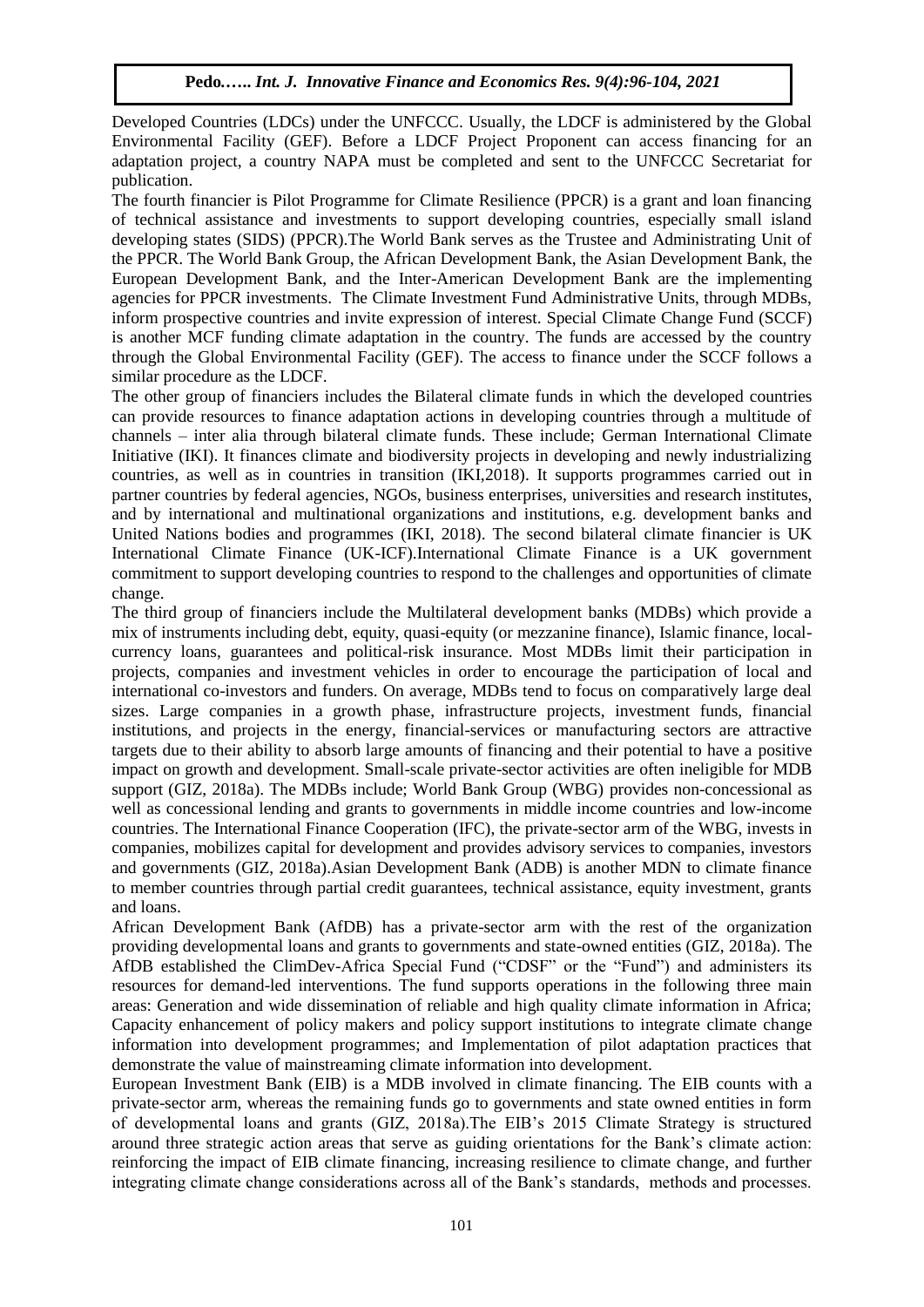EIB is committed to best practice in adaptation, which includes risk screening to enhance resilience of its projects, and to strengthen its support to investments in specific adaptation activities. (GIZ, 2018a).

# **6.0 Challenges of Climate Adaptation Financing**

Kenya is also highly vulnerable to the impact of climate change, particularly its main economic sectors. The Stockholm Environment Unit (SEI) estimated that the costs of climate change in the country could be equivalent to a loss of almost 3% of GDP by 2030, impacting negatively on longterm growth. However, set against a background of political transition and ongoing governance and development challenges, climate change remains a driving force for development in Kenya. To date, there has been limited (though increasing) understanding of climate change in Government, with priority being given to supporting the development of clean energy as Kenya seeks to diversify its energy production and reduce costs. As a result, Kenya has developed a close engagement with the international carbon market, whilst moving much more slowly on responding to its needs for adaptation.

The government is yet to develop and implement a national framework for reporting on climate change is in place at this time (Abraham & Fonta, 2018). The majority of climate change financing is not yet sufficiently earmarked as such nor is it captured in the government's budget (Langat, 2017). It is therefore difficult to track and monitor climate related expenditure (GoK, 2021). Financial reforms are currently underway to strengthen public financial management (PFM) systems and to allow more detailed project reporting in the future. A number of donors supporting PFM are also engaging in climate change (for example Sweden, CIDA and DFID); it is hoped that climate change financing will be a part of this process.

There is no formal donor group for climate change coordination although informal relationships between donors are relatively strong and informal divisions of labour have already begun to emerge (Dzebo, Shawoo, & Kwamboka, 2020). External finance for climate change is provided both bilaterally and through global funding mechanisms and is delivered as grants, loans, and technical assistance to projects and government departments at the sector level (Pauw & Dzebo, 2016). There is also no formal commitment from donors to align their climate change support behind government priorities, although individual donors acknowledge the importance of the NCCRS as a basis for such alignment. Current plans to embed climate change within the Vision 2030 and to develop an action plan for delivering the NCCRS are expected to strengthen harmonization at all levels. PFM reforms will also make it easier for donor commitments on climate change to be recorded and monitored through national systems.

It is arguable that the focus of Kenya's activities to date has not been in the area of funding adaptation to the potential impacts of climate change, but rather the opportunities that new international financing streams bring in the context of the country's need for increased diversity in its energy supply and reduced costs (Dzebo, Shawoo, & Kwamboka, 2020). Awareness of climate change within the Ministry of Agriculture has also begun to grow as adaptation needs are highlighted (Renner, 2020). However, domestic knowledge on the amount of global funding available and how it can be accessed remains limited (Naeku, 2020).

The political interference is a challenge to climate adaptation financing in the country. At the very least Kenya's politics over the next couple of years are expected to overshadow "business as usual", thus limiting opportunities to drive the climate change agenda (Mungai, 2021). Those stakeholders currently raising awareness and interest around climate change are yet to work collectively and in a focused way around shared plans to ensure a strong foundation for climate change activities and financing is in place before, and after, the national elections (Michaelowa, et al., 2021).

The Kenyan government could encourage more private-sector investments in adaptation (Pauw & Dzebo, 2016). By stimulating a shared public-private awareness and understanding of adaptation, the government could improve enabling environments for private adaptation; mobilize more private investments; and improve the tracking of private investments in adaptation remain a challenge (Dzebo, Shawoo, & Kwamboka, 2020). Moreover, the government and development partners are yet to have adaptation criteria in project selection and EIAs in order to reduce private maladaptation and increase private adaptation (Govinda, 2021).

Most adaptation efforts are required at the local level, but current climate finance mechanisms are not flowing at the scale and speed necessary to address the climate crisis in vulnerable regions (Langat,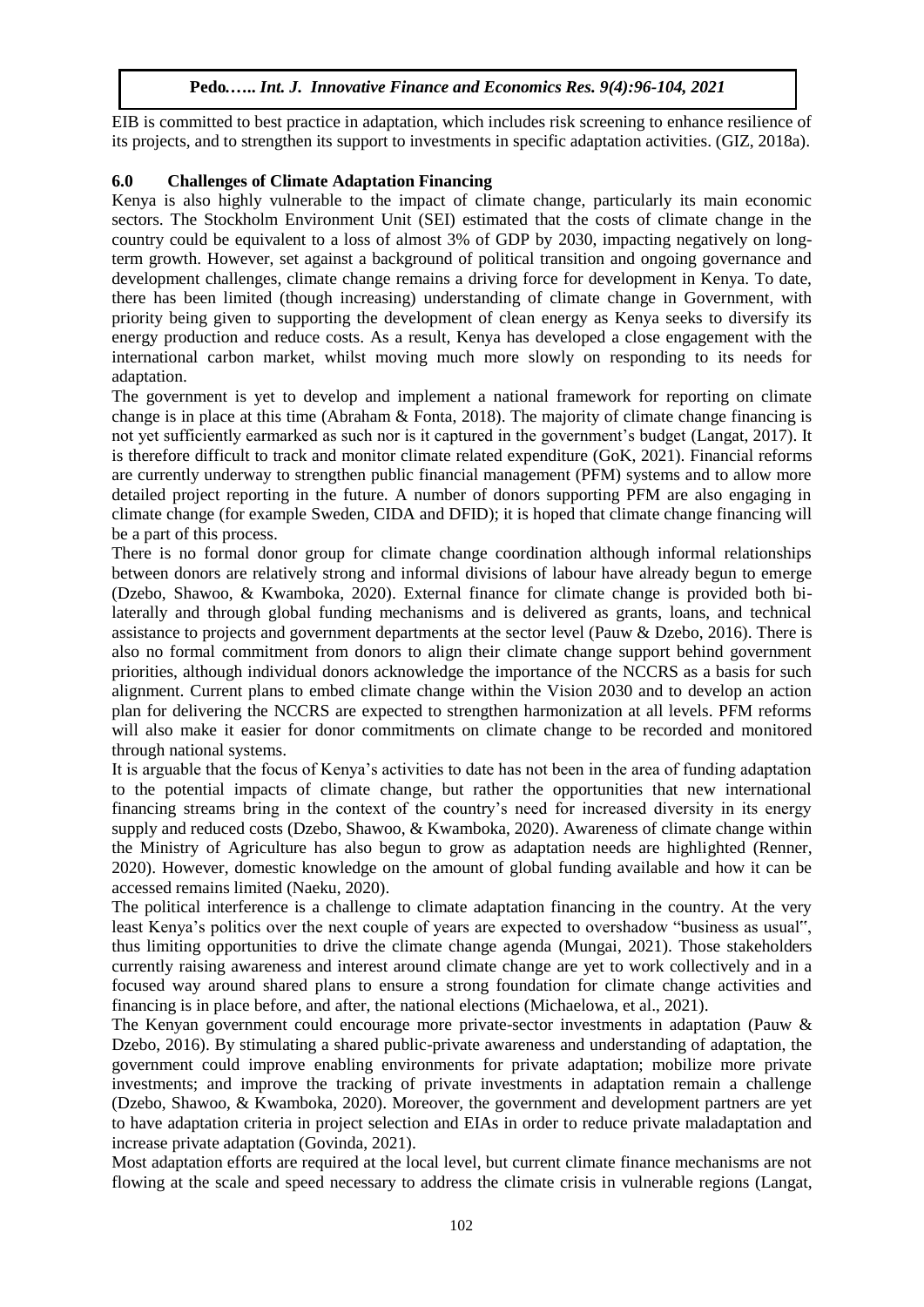2017). For the funding that is available, national centralized institutions for implementing financing and planning adaptation are rare, and are often not well positioned to incorporate the existing climate resilience strategies of communities especially when investing at the local levels (Naeku, 2020). New and integrated adaptation planning and financing systems, that can mobilize and deliver climate funds where they matter most, are needed to tackle the drivers of vulnerability in communities facing chronic poverty, resource degradation and climate change (Pauw & Dzebo, 2016). Such systems require a combination of multiple complementary approaches centralized and localized (Martin, et al., 2018), public and private to successfully enable citizens to anticipate and adapt to climate shocks, and support them in building long-term resilience (Mungai, 2021).

# **7.0 CONCLUSION AND RECOMMENDATIONS**

One of the big challenges of climate change adaptation in Kenya as one of the most vulnerable countries to climate change is that there are neither adequate financial resources nor technical and institutional capacities to adapt to climate change. Existing studies estimate that climate change adaptation will require hundreds of billion dollars of investment each year in the next decade. While this amount is small when compared to global economic output (GDP), the asymmetric distribution of climate change impacts (that is, higher impacts on countries with a lower capacity to cope with it), does not leave an alternative to building a globally cooperative action to finance climate change adaptation activities. In this regard, the international development financial institutions, relevant agencies of the United Nations, donor countries, and even the private sector or philanthropic organizations, are playing a role in establishing various funds to finance climate change adaptation project activities in the country.

It was established from the existing literature and findings that the private sector is the major source of finances; the government is exploring innovative ways to engage the private sector to finance climate change adaptation activities. One of the big challenges to engage the private sector on climate change adaptation finance is that the private sector is a profit-making entity and climate change adaptation falls under the good public category (Govinda, 2021). Therefore, unlike in climate change mitigation activities (such as clean energy projects), climate change adaptation activities do not offer direct incentives to the private sector. Climate change bonds attractive to the private sector but dedicated to climate change adaptation could be a solution to channel private finance to climate change adaptation and resilience. Innovative insurance products against climate change impacts, such as weather index insurance, could be developed by private sector-owned insurance companies. Like in the clean energy project activities, the private sector might be interested in financing infrastructure project activities (e.g., power plants, transmission lines, roads, ports, bridges) as long as governments or donors provide guarantees on their expected rate of return on their investments. This situation might change if Kenyan private actors could tap into several funding opportunities. At the same time, this might also provide an incentive to monitor and quantify private investments in adaptation. A comprehensive enabling environment for adaptation financing is still lacking. Raising awareness of adaptation is an important step, both at ministries and among private actors, who often deal with adaptation without being aware of it. The creation of an enabling environment that is more effective in mainstreaming adaptation is a task for public and private actors alike. This paper presents an overview of various funds available for climate change adaptation in developing countries. Kenya in a post covid-19 pandemic era.

For funding that is available, national centralized institutions for financing and planning adaptation are rare and often not yet well positioned to incorporate the existing climate resilience strategies of communities, especially when investing at the local levels. At sub national levels, few formal structures for government planning exist that can incorporate local knowledge, flexible traditional planning systems or customary natural resource management regimes. While a wave of devolution and decentralization measures has placed responsibility for local development in the hands of sub national and local government authorities (LGAs), it has not always been accompanied by the necessary financial authority or capacity to deliver it in practice. LGAs typically have weaker technical capacity and struggle to retain staff with the most up-to-date skills and knowledge, undermining learning processes. There is need to establish innovative mechanisms to have donors trust the financial and technical capacity of local government actors to handle climate funds or use them effectively which is a key barrier to enabling finance to flow to the local level. There is need to